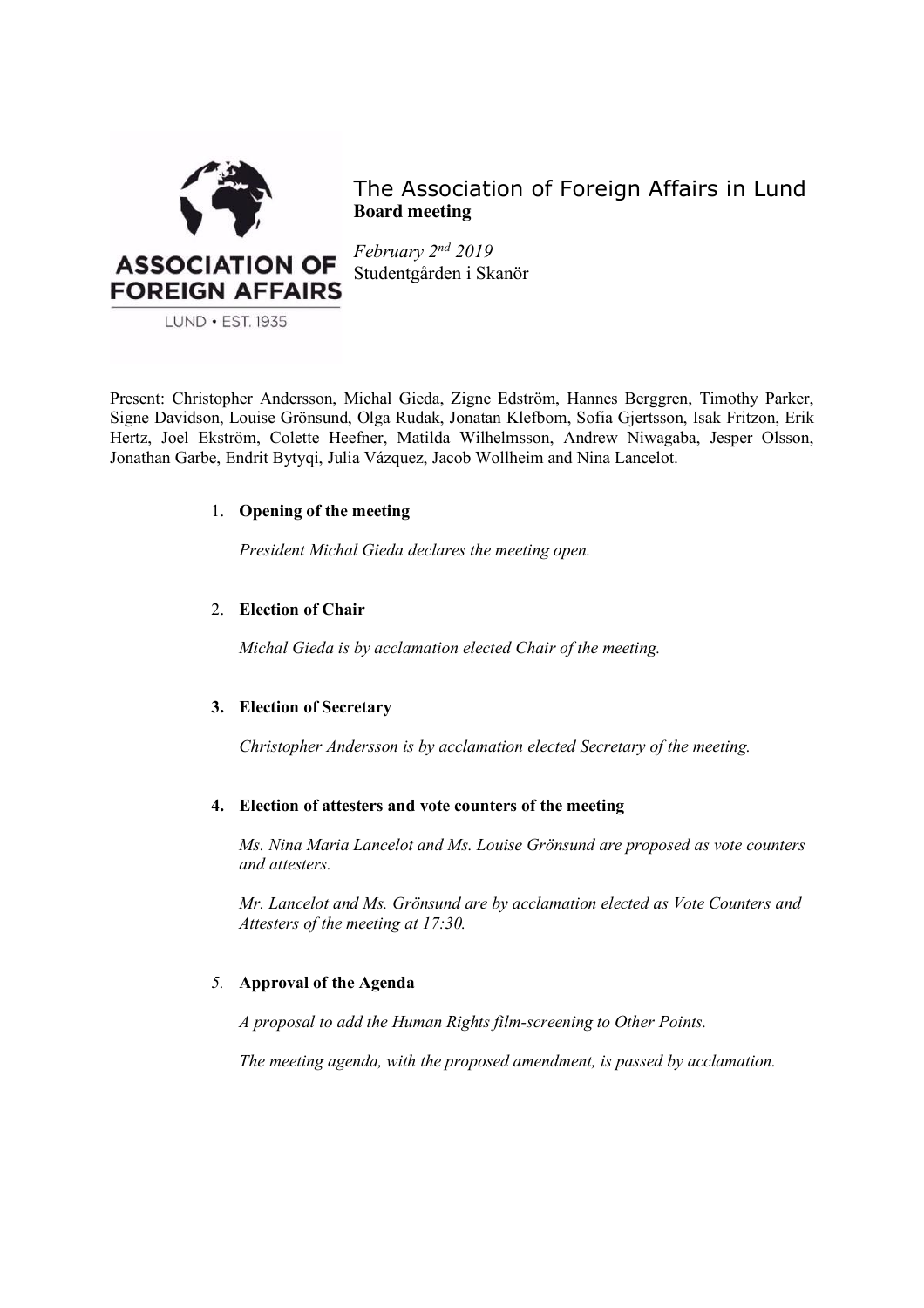### **6. Presidium reporting**

### Presidents

*The presidents have applied for grants together with Mr. Simon Leo, and have been preparing for the Get Active-meeting last.* 

*They also inform that the committees must report every meeting in order to receive grants from Folkuniversitet.*

*They also informed that they have updated the agreeements with ACE and CMES.* 

#### Secretary

*The Secretary informs that everyone who have been attesters and vote counters during the last semester, need to attest their protocol. If they are satisfied with the protocol, please take a picture of their signature on a piece of white paper and send them to Mr. Christopher Andersson so the attested protocols can be published on the web site.* 

*Mr. Andersson also suggested a tour to the archive in order to put some historical information online.* 

### Treasurer

*Mr. Leo have applied for grants. He also reports that membership revenue is over budget and that UPF will receive the grant from Folke Bernadotte Institute. Lastly he informs that he has been preparing for tomorrow's budget meetings.* 

### Head of IT

*Mr. Wollheim reports that he wants to do some minor changes on the website and installing the podcast plug-ins on the Perspective website. He is trying to learn the new position and wants ideas from the rest of the board.* 

### UFS representative

*Mr. Berggren informs that they had a UFS board meeting. The UFS board have decided that they will rest the UFS convention, and instead have two Forum weekends next year. They decided on the distribution among a MUCF grant. Lastly, Mr. Berggren will try to rewrite the economic policy.*

# **7. Committee reporting**

#### Activity Committee

*Will be having a sittning at Östgötas nation. The committee have also ordered the medals for the ball and changed the design of them. They are working on their study visit to Berlin, which will be held the last weekend of March.*

### Career Committee

*There have been some practicalities with the prep course and the mentorship programme. Within the committee there are discussions about lectures and dialogues.*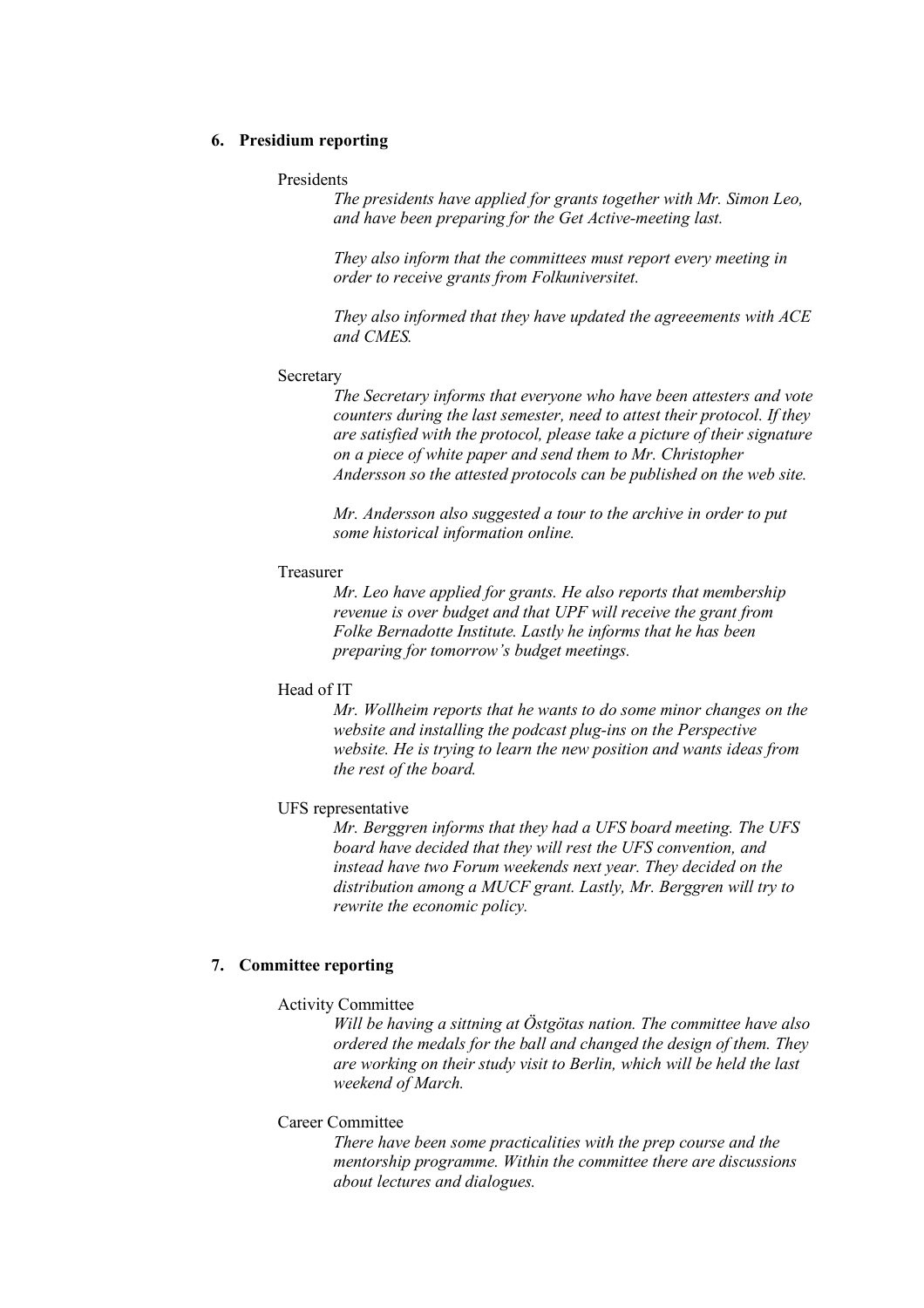*Mr. Bytyqi reports that he has trouble with giving tasks to the committee's active members.* 

# Lecture Committee

*The committee reports that UPF had 134 and 143 attendees on this month's lectures. Then they update about the EU election.* 

#### Magazine Committee

*The Committee's application progress has started. They are discussed the upcoming theme.* 

### PR Committee

*Is going to choose a new Social Media coordinator. The committee will continue with the Merchandise work next week.* 

### Radio Committee

*Will have at least two projects this semester: EU election and Voices of UPF.* 

#### Travel Committee

*Have had 13 applications so far.* 

### Webzine Committee

*Had its first meeting with its old members. They received a lot of sign ups at the Get active meeting. The committee will have a theme week starting March 18<sup>th</sup>, as it will be 30 years after the Cold War.* 

Mr. Bytyqi, Mr. Fritzon and Mr. Berggren leaves the meeting at 3.55 PM. They are back at  $4.00 \text{ PM}$ 

Meeting adjourned at 4.08 PM. Meeting resumed at 4.23 PM.

# **8. Motions**

Motion about a slack workspace for all members (see attached file).

*Mr. Jonathan Garbe presents his motion.* 

*It is followed by the board discussing the motion.* 

*The board votes on the first proposal.* 

Result:

- *6 Votes Aye*
- *8 Votes Naye*
- *8 people abstain*

*As the first proposal fails the President sees no reason to vote on the second proposal. Motion fails.*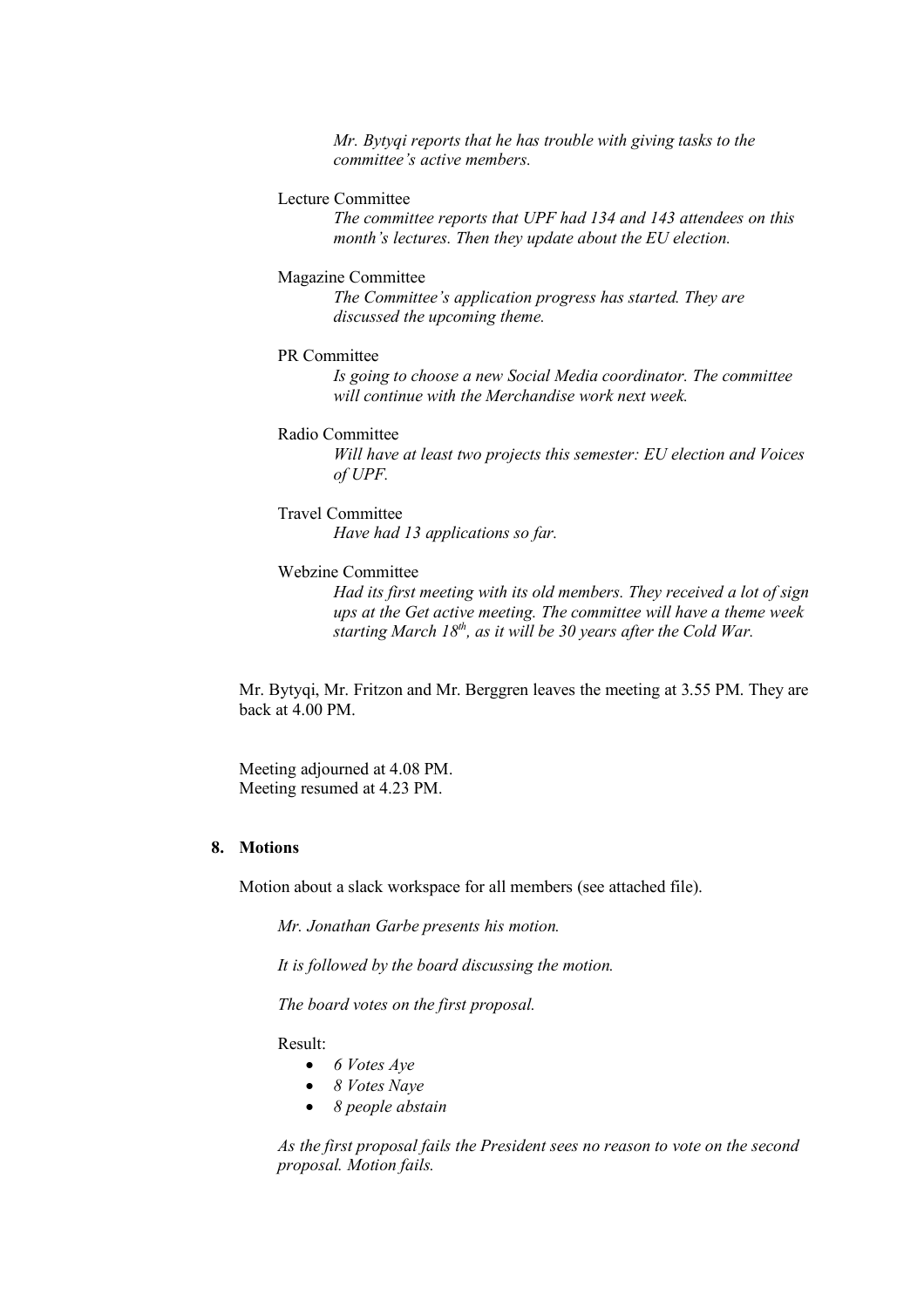#### **9. Communication with active members outside the board**

*It seems that there are obscure guidelines on how to share extern events.* 

*Mr. Joel Ekström answers that there is a facebook group where others can post their events.* 

Meeting is adjourned at 5.07 PM. Meeting is resumed at 5.18 PM.

### **10. Member Survey**

*Mr. Gieda presents the recent Member survey.*

*The board discusses the survey results, especially on how to get more members active in the organisation.* 

*Moreover, it is highlighted that a big proportion of the members are left leaning. The Secretary finds that it is a highly rewarding discussion.*

### **11. Other points**

Collaboration with European Youth Parliament *The board is informed of an eventual collaboration with the European Youth Parliament.* 

Human Rights Film Festival *Ms. Edström informs the board of the Human Rights Film Festival. Hopefully, the committees will be able to integrate their work into the festival.* 

*Also, board members may get the opportunity to moderate discussions.* 

### **12. Confirmation of next board meeting**

*Chair Mr. Gieda proposes the next board meeting to be held at February 21st.* 

#### **13. Meeting adjourned**

*Chair Mr. Gieda declares the meeting adjourned at 5.59 PM.*